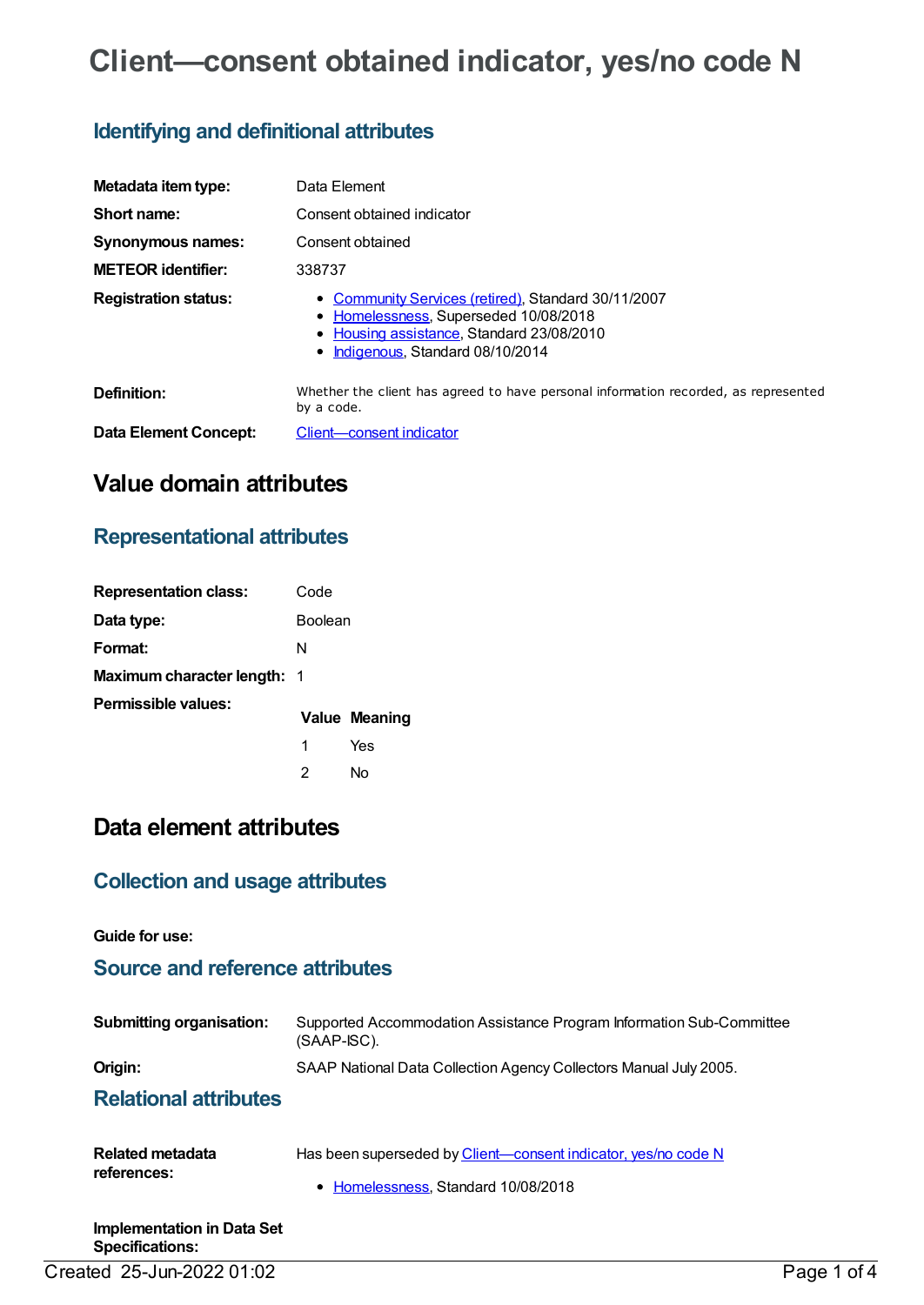### Closing the Gap in the Northern [Territory:](https://meteor.aihw.gov.au/content/496216) Dental Services DSS, 201[1Indigenous](https://meteor.aihw.gov.au/RegistrationAuthority/6), Standard 08/10/2014

### *Implementation start date:* 01/10/2011

### *DSS specific information:*

Only information where consent has been obtained is provided to the Australian Institute of Health and Welfare.

SAAP Client [Collection](https://meteor.aihw.gov.au/content/339019) National Minimum Data Se[tCommunity](https://meteor.aihw.gov.au/RegistrationAuthority/1) Services (retired), Retired 01/07/2011

### *DSS specific information:*

This question must be answered.

For the purposes of the National Data Collection, informed consent is a statement by a client that he or she agrees to have personal information recorded and sent to the NDCA for analysis.

he National Data Collection operates under strict protocols which specify that clients have the right to:

- be told why the collection is being conducted and how the information will be used; and
- refuse to participate in the collection without affecting their right to receive services.

Only the information from certain questions will be used in reports if consent has not been obtained from the client.

Specialist [Homelessness](https://meteor.aihw.gov.au/content/398238) Services NMDS 201[1Homelessness](https://meteor.aihw.gov.au/RegistrationAuthority/14), Superseded 01/05/2013 Housing [assistance](https://meteor.aihw.gov.au/RegistrationAuthority/11), Superseded 01/05/2013

*Implementation start date:* 01/07/2011

### *DSS specific information:*

The data collected in the Specialist Homelessness Services (SHS) NMDS will be used for policy development and agency activity reporting in a non-identifiable form. This information will enable better placement of agency services and enhance service provision to clients of homelessness agencies.

Specialist [Homelessness](https://meteor.aihw.gov.au/content/508954) Services NMDS 2012-1[3Homelessness](https://meteor.aihw.gov.au/RegistrationAuthority/14), Superseded 01/05/2013

Housing [assistance](https://meteor.aihw.gov.au/RegistrationAuthority/11), Superseded 01/05/2013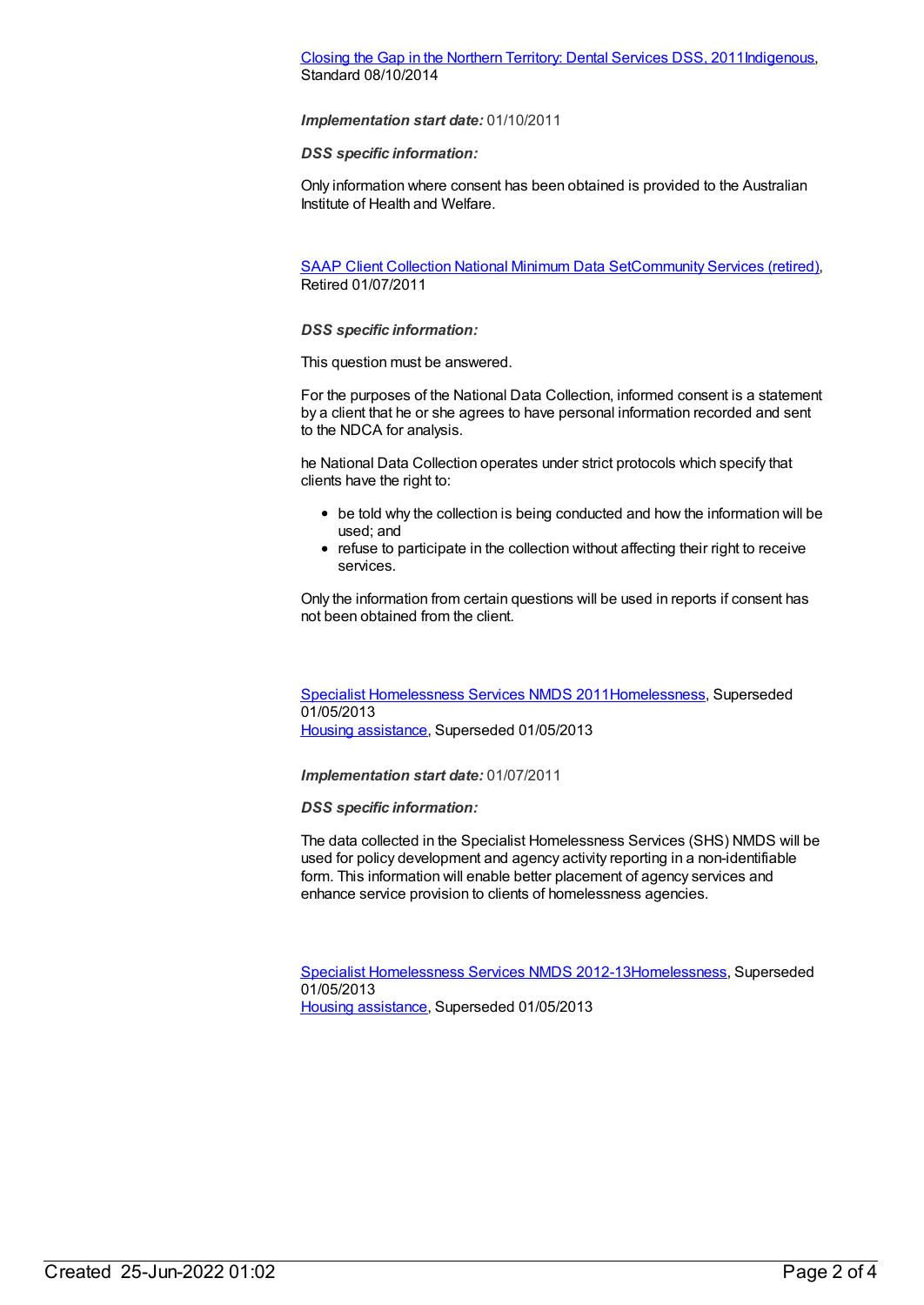#### *Implementation start date:* 01/07/2012

*Implementation end date:* 30/06/2013

*DSS specific information:*

The data collected in the Specialist Homelessness Services (SHS) NMDS will be used for policy development and agency activity reporting in a non-identifiable form. This information will enable better placement of agency services and enhance service provision to clients of homelessness agencies.

Specialist [Homelessness](https://meteor.aihw.gov.au/content/505626) Services NMDS 2013-1[4Homelessness](https://meteor.aihw.gov.au/RegistrationAuthority/14), Superseded 26/08/2014 Housing [assistance](https://meteor.aihw.gov.au/RegistrationAuthority/11), Superseded 26/08/2014

*Implementation start date:* 01/07/2013

*Implementation end date:* 30/06/2014

*Conditional obligation:*

In the Specialist Homelessness Services NMDS, this item is only asked of clients.

*DSS specific information:*

The data collected in the Specialist Homelessness Services (SHS) NMDS will be used for policy development and agency activity reporting in a non-identifiable form. This information will enable better placement of agency services and enhance service provision to clients of homelessness agencies.

Specialist [Homelessness](https://meteor.aihw.gov.au/content/581255) Services NMDS 2014-1[5Homelessness](https://meteor.aihw.gov.au/RegistrationAuthority/14), Superseded 24/11/2016 Housing [assistance](https://meteor.aihw.gov.au/RegistrationAuthority/11), Superseded 24/11/2016

*Implementation start date:* 01/07/2014

*Implementation end date:* 30/06/2015

*Conditional obligation:*

In the Specialist Homelessness Services NMDS, this item is only asked of clients.

*DSS specific information:*

The data collected in the Specialist Homelessness Services (SHS) NMDS will be used for policy development and agency activity reporting in a non-identifiable form. This information will enable better placement of agency services and enhance service provision to clients of homelessness agencies.

Specialist [Homelessness](https://meteor.aihw.gov.au/content/658005) Services NMDS 2015-1[7Homelessness](https://meteor.aihw.gov.au/RegistrationAuthority/14), Superseded 24/11/2016